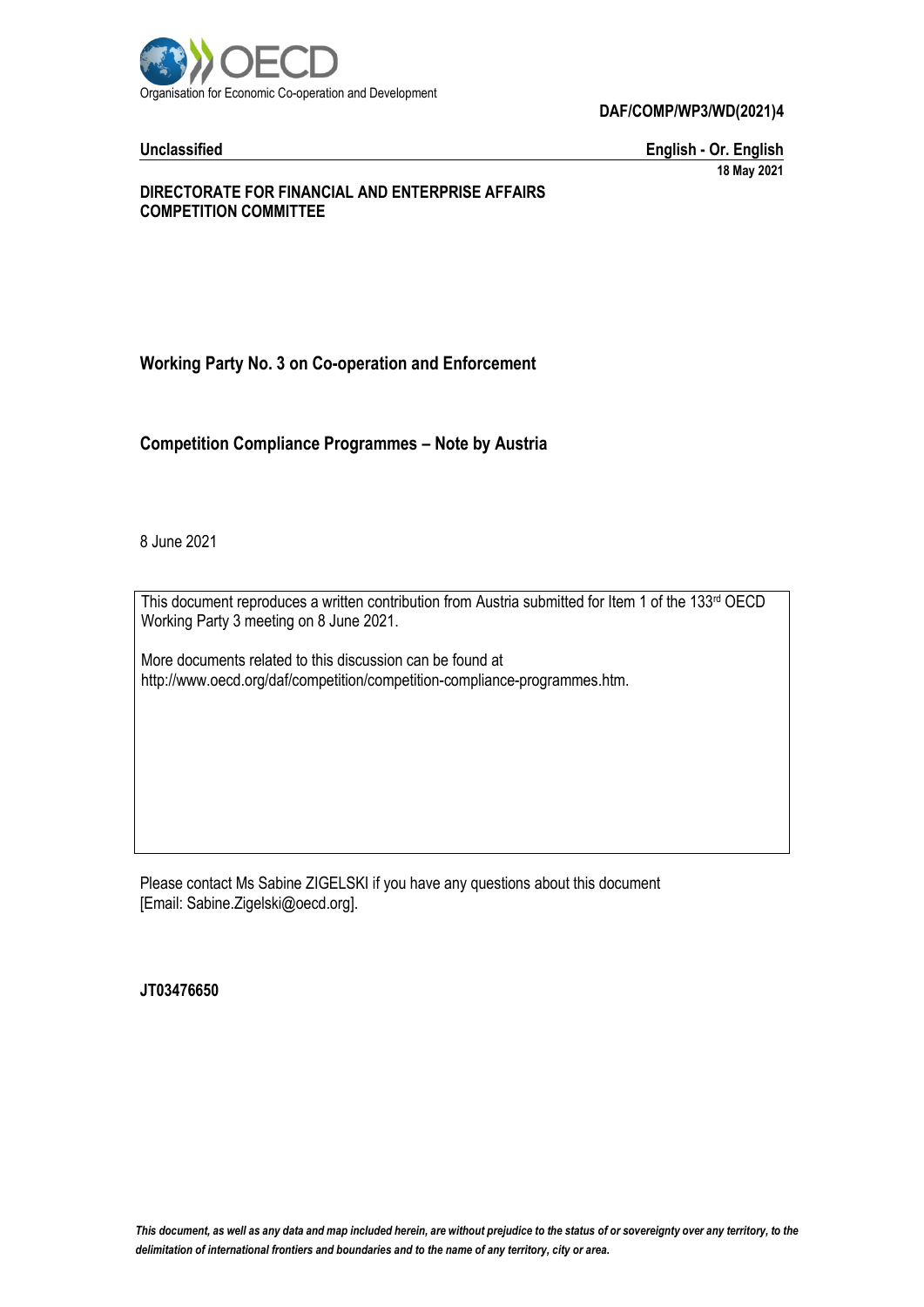# *Austria*

### **1. General Considerations**

1. Competition rules concern everyone who is active in the economic environment. It affects managers, who have to make daily decisions in the interest of their companies as well as employees, who require guidance on how to implement those choices.

2. Companies whose market behaviour fails to comply with competition rules run the risk of incurring high cartel fines and facing other negative sanctions like damaged reputation and loss of confidence by the market and its participants. On that account, effective competition compliance programmes should ensure that cartel infringements ideally do not occur at all.

3. Compared to recent years, a change of spirit in some industries happened. The Austrian Federal Competition Authority (Bundeswettbewerbsbehörde, "BWB") welcomes and supports all competition compliance efforts by companies as they contribute to the firm rooting of a truly competitive culture in all sectors of economy.

4. In many cases Austrian companies have already implemented programmes to ensure compliance with Austrian and EU competition law. In some instances, competition compliance programmes are developed in reaction to past infringements. The BWB pleads for a more pro-active approach to avoid anticompetitive behaviour in the future. For this purpose, the authority also provides its expertise by publishing guidelines and manuals on various issues.

# **2. Legal Framework**

5. Regarding the procedure in Austria, the BWB is the investigative, but not the decision-making body in cartel cases. Decisions are made by the Austrian Cartel Court upon receiving an application from the BWB.

6. According to section 30 para 1 of the Austrian Cartel Act (Kartellgesetz - KartG), when fixing the amount of fines, the severity and duration of the infringement, the enrichment due to such infringement, the degree of responsibility and the economic capacity of the company has to be taken into consideration. Subsequently, mitigating and aggravating reasons are to be taken into account.

7. A competition compliance program that has been implemented in advance, combined with supporting the Competition Authorities in the processing, the determination and clarification of the facts could be seen as a reason for mitigation in the fine fixing procedure. While this is not explicitly listed in the law, in two decisions the Cartel Court has taken compliance efforts into account (see III.1. below).

8. Digression: It should also be mentioned that in principle there is limited criminal enforcement track for anticompetitive behaviour in Austria. This exceptionally only exists for cases relating to public procurement or fraud. According to section 168b of the Austrian Criminal Act (Strafgesetzbuch - StGB), bidding cartels are punishable by imprisonment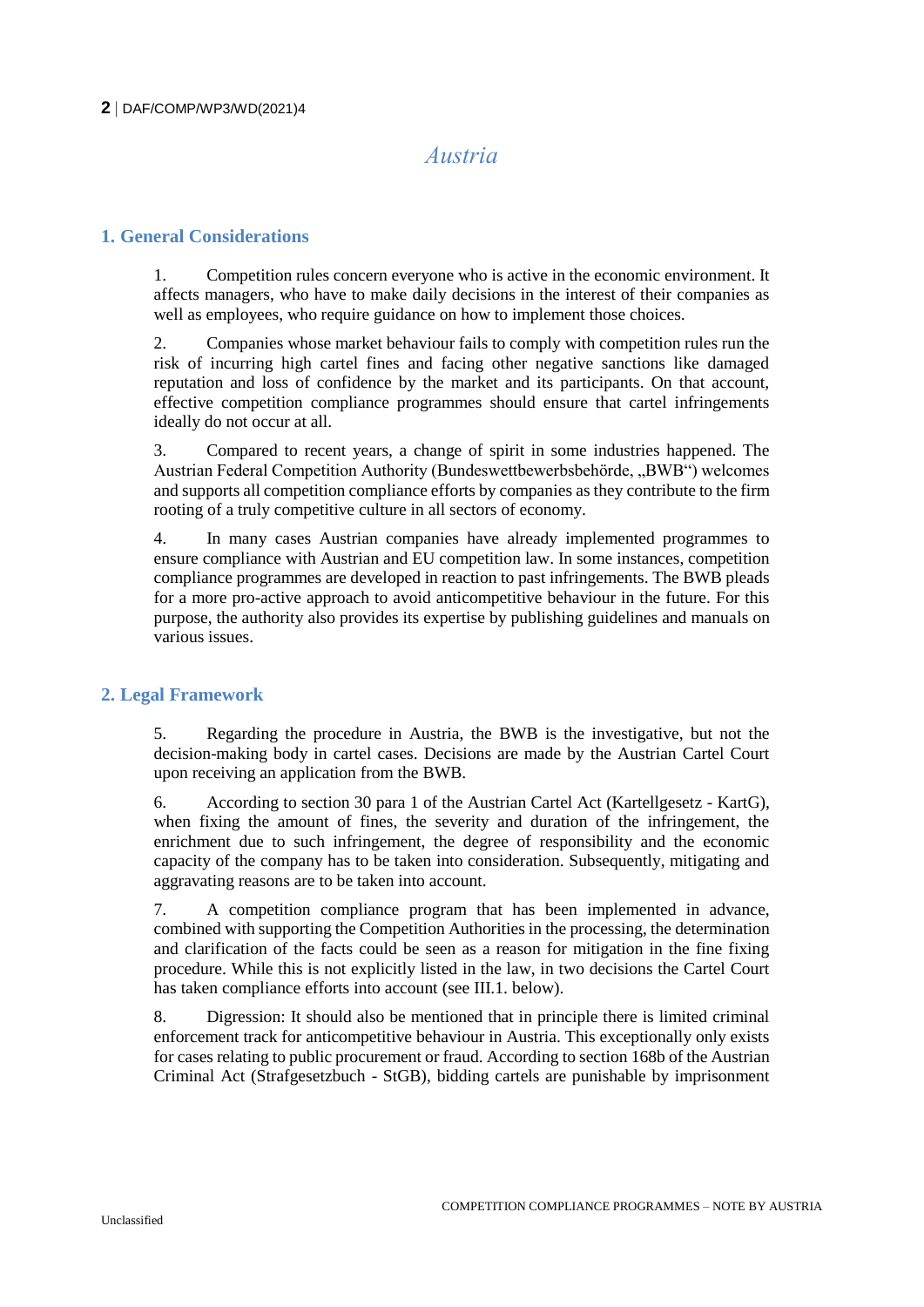$(the maximum sentence is 3 years)<sup>1</sup>. However, it should be noted that the Austrian Criminal$ Court is competent for enforcing those offenses.

# **3. Questionnaire**

 $\overline{a}$ 

# **3.1. What are the drivers for changes of agency policies with regard to acknowledging competition compliance programmes when deciding about charging companies or individuals, penalising or settling cartel cases?**

9. In Austria the companies have become more and more aware in dealing with competition law and started setting up compliance programmes. This trend is to be welcomed and strongly related to the increase of the BWB's investigative activity in the last 10-15 years. This general preventive effect is highly important in order to ensure nationwide and sustainable compliance with competition law.

10. There has been a long discussion about the treatment of competition compliance systems. Although the European Commission welcomes the fact that companies are attempting competition efforts, the European Commission is not obliged to take these efforts into account as a mitigating circumstance when setting a fine.

11. For example the former EU-Commissioner for Competition *Joaquin Almunia*<sup>2</sup> , had stated a rigid position that no discount on fines will be granted on the basis that a company had a competition law compliance programme in place:

*"To those who ask us to lower our fines where companies have a compliance programme, I say this: if we are discussing a fine, then you have been involved in a cartel; why should I reward a compliance programme that has failed? The benefit of a compliance programme is that your company reduces the risk that it is involved in a cartel in the first place. That is where you earn your reward."*

12. Also in the brochure "Compliance matters - What companies can do better to respect EU competition rules" published in 2013, the European Commission stated what is expected of companies. It is pointed out that "*the mere existence of a compliance programme will not be considered as an attenuating […] or an aggravating circumstance*".

13. In principle, any compliant behaviour should be in the best interest of any company by itself and therefore following the rules should be taken for granted. Apart from that, different elements like size of the company or the relevant sector must be taken into account. Here it is also important to create incentives to generate positive behaviour. The quality of a compliance programme stands or falls by its effectiveness.

14. While compliance programmes are not explicitly listed in the Austrian law as mitigating or aggravating factor in the calculation of fines, the Austrian Cartel Court has taken compliance efforts into account in a number of decisions. For example, against the Austrian dairy suppliers *Emmi*  $(2013)^3$  and *NÖM*  $(2014)^4$ , the Austrian Cartel Court

<sup>&</sup>lt;sup>1</sup> There is also a criminal liability for companies according to the Association Responsibility Act (Verbandsverantwortlichkeitsgesetz - VbVG).

<sup>2</sup> European Commission, Compliance and Competition policy, SPEECH/10/586, Brussels (25.10.2010), available at [https://ec.europa.eu/commission/presscorner/detail/en/SPEECH\\_10\\_586.](https://ec.europa.eu/commission/presscorner/detail/en/SPEECH_10_586)

<sup>&</sup>lt;sup>3</sup> 26 Kt 105/13 - *Emmi*, available at <u>https://edikte.justiz.gv.at/edikte/Emmi</u>.

<sup>&</sup>lt;sup>4</sup> 29 Kt 60/14 - *NÖM*, available at [https://edikte.justiz.gv.at/edikte/NOEM.](https://edikte.justiz.gv.at/edikte/ek/ekedi17.nsf/suchedi?SearchView&subf=vek&SearchOrder=4&SearchMax=4999&retfields=~%5bBetSchlag%5d=N%C3%96M%20AG&ftquery=&query=((%5bBeteiligte%5d=(N%C3%96M%20AG))%20OR%20(%5bSchlagworte%5d=(N%C3%96M%20AG)))#1620911340061)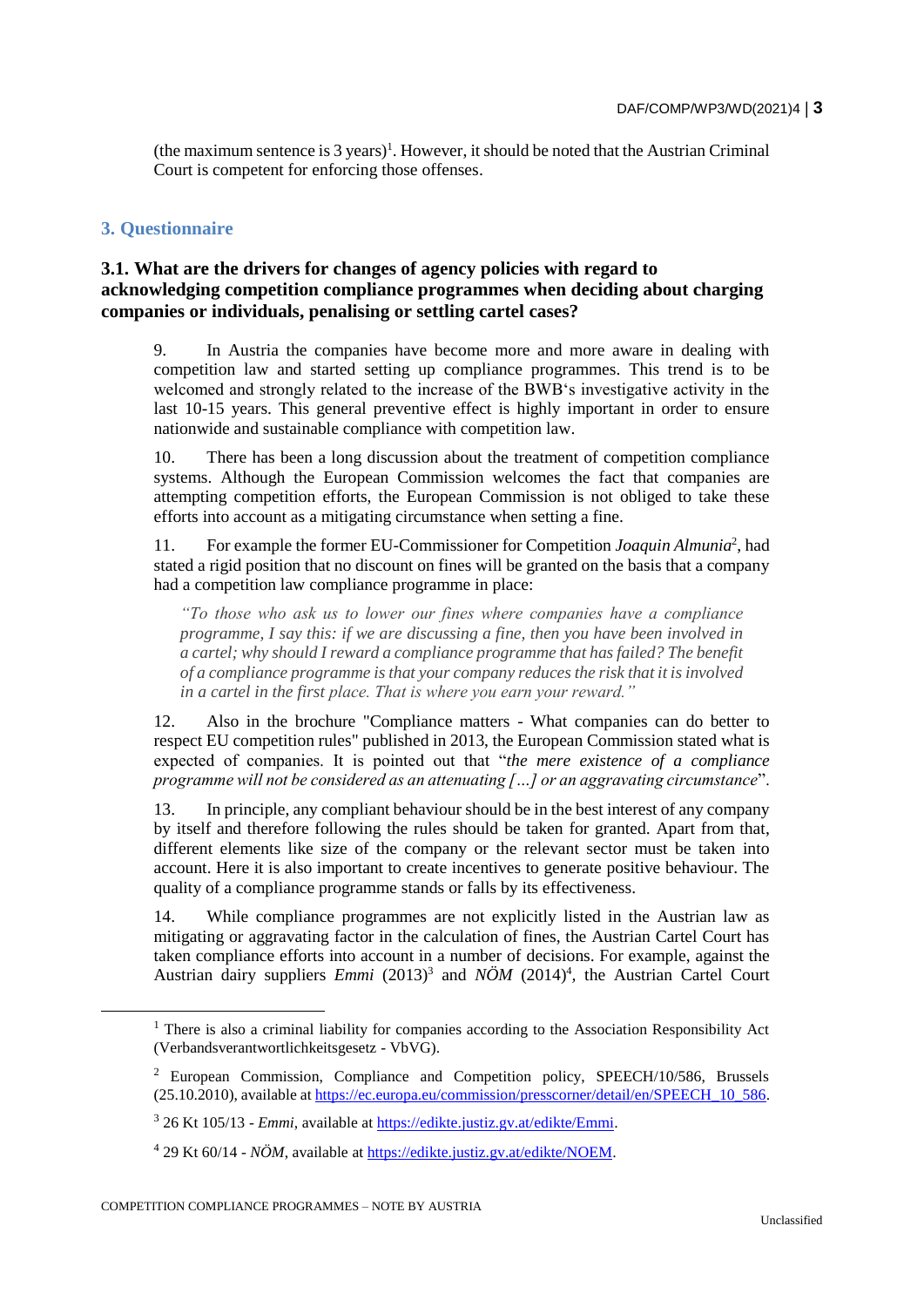#### **4** DAF/COMP/WP3/WD(2021)4

considered a reduction of a total of 10% for (i) the cooperation with the BWB in the analysis of the electronic documents found during the dawn raid, (ii) the pressure situation from powerful food retailers and (iii) the compliance efforts. The Austrian Cartel Court has not made a further breakdown of the percentage values within the three mentioned elements.

15. Specifically, in the settlement proceedings *Vöslauer* (2015)<sup>5</sup> and *Pfeiffer* (2015)<sup>6</sup>, the fine was reduced for the implementing of compliance programs before dawn raids were conducted by the BWB. In the cases *Grundig*  $(2014)^7$ , *Samsung*  $(2015)^8$ , *Nikon*  $(2015)^9$ ,  $iRobot$  (2017)<sup>10</sup> and *Pioneer* (2017)<sup>11</sup>, no explicit reduction of the fine was made due to compliance programs. In the statement for the amount of the fine, there was an indication that suitable steps have been taken to prevent future violations, whereby the fine was assessed as sufficiently general and special preventive.

16. However, all these decisions were **settlements** between BWB and the relevant companies. There is no jurisprudence by the Supreme Court on the matter so far.

# **3.2. Which criteria are used by agencies to determine an effective competition compliance programme?**

17. The purpose of reduction in connection with competition compliance programmes might be to encourage companies to step up their efforts in this direction in order to prevent violations. The company should **in advance** do everything (economically) possible to minimize potential risks. Those measures must be adapted to each individual case. If despite an (effective) compliance program violations occur, this must not be a sign of unserious implementation per se, but has to be looked at more closely in a case-by-case analysis.

18. Companies in Austria have already benefited from reduction in fines so far. This concerned for example cases in which violations were eliminated as part of the company's compliance measures **before** the Austrian BWB discovered them during their investigation. If in addition the companies fully cooperated with the BWB, this finally led to a reduction of the fine.

19. On the question, if a fine reduction is appropriate, the Head of BWB Director General *Theodor Thanner* argued that the consideration of effective compliance programmes when calculating fines could be a further incentive for companies.<sup>12</sup> However, this should be handled strictly and must be examined separately in each individual case.

<sup>5</sup> 24 Kt 35/15 - *Vöslauer*, available a[t https://edikte.justiz.gv.at/edikte/Voeslauer.](https://edikte.justiz.gv.at/edikte/ek/ekedi17.nsf/suchedi?SearchView&subf=vek&SearchOrder=4&SearchMax=4999&retfields=~%5bBetSchlag%5d=V%C3%B6slauer%20Mineralwasser%20AG&ftquery=&query=((%5bBeteiligte%5d=(V%C3%B6slauer%20Mineralwasser%20AG))%20OR%20(%5bSchlagworte%5d=(V%C3%B6slauer%20Mineralwasser%20AG)))#1620935093323)

<sup>&</sup>lt;sup>6</sup> 26 Kt 9/15 - *Pfeiffer*, available [https://edikte.justiz.gv.at/edikte/Pfeiffer.](https://edikte.justiz.gv.at/edikte/ek/ekedi17.nsf/suchedi?SearchView&subf=vek&SearchOrder=4&SearchMax=4999&retfields=~%5bBetSchlag%5d=Pfeiffer%20HandelsgmbH&ftquery=&query=((%5bBeteiligte%5d=(Pfeiffer%20HandelsgmbH))%20OR%20(%5bSchlagworte%5d=(Pfeiffer%20HandelsgmbH)))#1620935188034)

<sup>&</sup>lt;sup>7</sup> 24 Kt 17/14 - *Grundig*, available a[t https://edikte.justiz.gv.at/edikte/Grundig.](https://edikte.justiz.gv.at/edikte/ek/ekedi17.nsf/suchedi?SearchView&subf=vek&SearchOrder=4&SearchMax=4999&retfields=~%5bBetSchlag%5d=Grundig%20Intermedia%20GmbH&ftquery=&query=((%5bBeteiligte%5d=(Grundig%20Intermedia%20GmbH))%20OR%20(%5bSchlagworte%5d=(Grundig%20Intermedia%20GmbH)))#1620976216219)

<sup>&</sup>lt;sup>8</sup> 24 Kt 35/15 - *Samsung*, available a[t https://edikte.justiz.gv.at/edikte/Samsung.](https://edikte.justiz.gv.at/edikte/ek/ekedi17.nsf/suchedi?SearchView&subf=vek&SearchOrder=4&SearchMax=4999&retfields=~%5bBetSchlag%5d=Samsung%20Electronics%20Austria%20GmbH&ftquery=&query=((%5bBeteiligte%5d=(Samsung%20Electronics%20Austria%20GmbH))%20OR%20(%5bSchlagworte%5d=(Samsung%20Electronics%20Austria%20GmbH)))#1620976664926)

<sup>&</sup>lt;sup>9</sup> 24 Kt 7/15 - *Nikon*, available at <u>https://edikte.justiz.gv.at/edikte/Nikon</u>.

<sup>10</sup> 24 Kt 7/17k - *iRobot*, available at [https://edikte.justiz.gv.at/edikte/iRobot.](https://edikte.justiz.gv.at/edikte/ek/ekedi17.nsf/suchedi?SearchView&subf=vek&SearchOrder=4&SearchMax=4999&retfields=~%5bBetSchlag%5d=iRobot%20Germany%20GmbH&ftquery=&query=((%5bBeteiligte%5d=(iRobot%20Germany%20GmbH))%20OR%20(%5bSchlagworte%5d=(iRobot%20Germany%20GmbH)))#1620976887466)

<sup>11</sup> 128 Kt 5/17f - *Pioneer*, available at [https://edikte.justiz.gv.at/edikte/Pioneer.](https://edikte.justiz.gv.at/edikte/ek/ekedi17.nsf/suchedi?SearchView&subf=vek&SearchOrder=4&SearchMax=4999&retfields=pioneer&ftquery=pioneer&query=%28pioneer%29#1620977019892)

<sup>12</sup> *Thanner/Becka*, Anerkennung von Compliance & die digitale Herausforderung im Kartellrecht, Compliance Praxis Magazin, 4/2018, 30.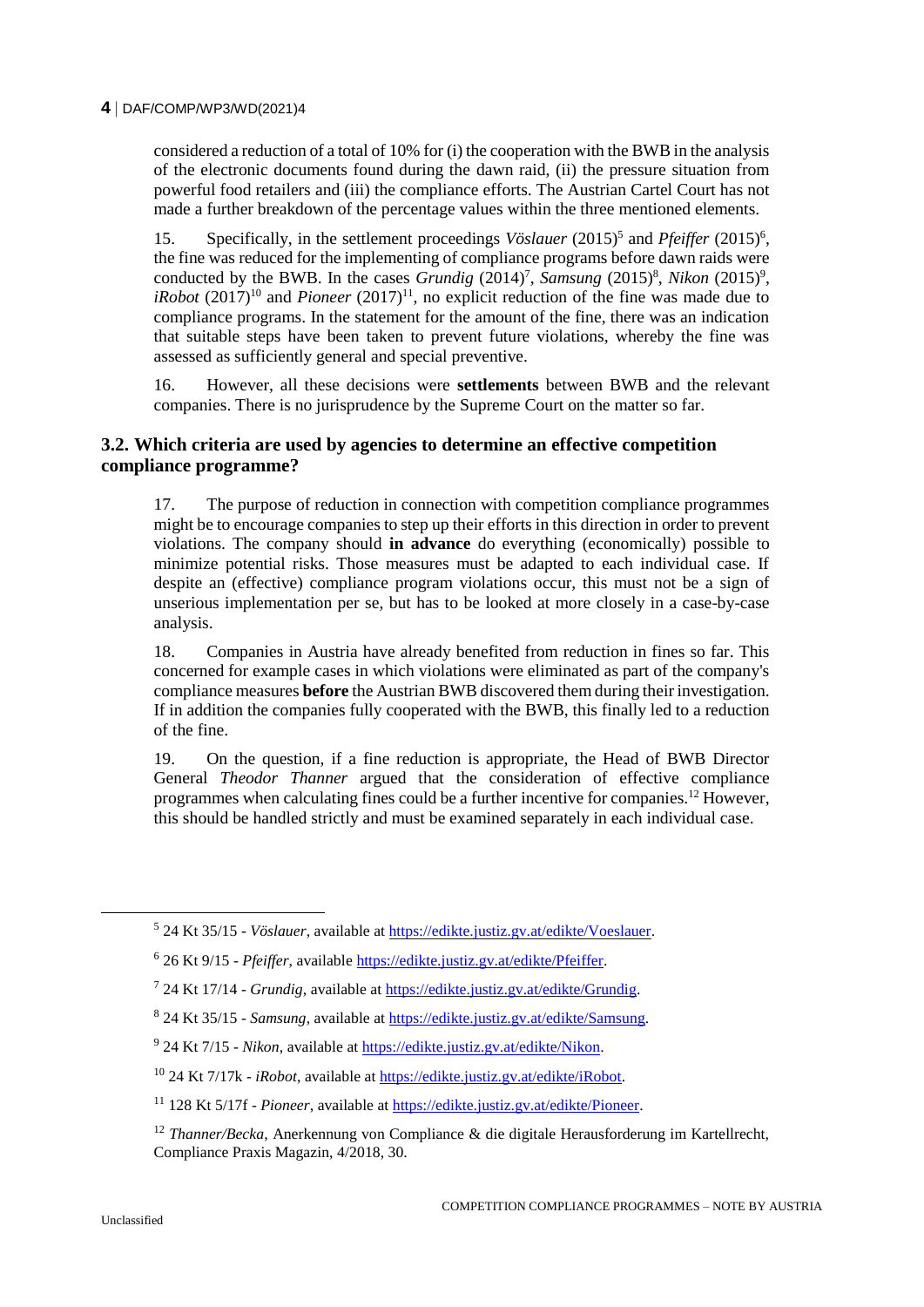20. The amount of the discount would be significantly lower than for example in leniency cases, in the range of maximum 5% and is depending on the individual circumstances (see also above III. 1.).

21. *Thanner* considers the following aspects in deciding whether competition compliance programmes could lead to a reduction of fines<sup>13</sup>:

- 1. Tone from the top: Compliance must be supported by the management
- 2. Issue of compliance must be taken very seriously and measures have to be set at all relevant levels
- 3. No <sub>yo</sub>one fits all-model": The programme needs to be tailor made to the individual needs of each individual company
- 4. Courses and manuals must be offered and updated constantly
- 5. The programme has to be effective: Resisting internal and external stress tests, such as mock dawn raids
- 6. The Programme entails a certain quality: not just fulfilling the minimum standards
- 7. Consistent documentation and comprehensibility of measures set in the company to enhance compliance
- 8. Regular reviews and updates of implemented measures
- 9. In case a violation occurs, an extensive cooperation with the authorities is required
- 10. The cooperation with authorities must last until the antitrust proceedings have been completed
- 11. The disclosure of evidence and, where appropriate, the provision of leniency application is very welcome
- 12. Prevention of a new violation as the ultimate goal

22. Please note: The described points above are part of a dynamic process. Therefore, each case must be considered in detail and all elements weighed individually in each single case.

### **3.3. How have advocacy policies evolved to incentivise more and better competition compliance?**

23. The BWB endeavors to constantly expand its preventive work to sensitize companies to the topic of antitrust law. For this reason, in 2016 the BWB published a joint brochure with the Austrian Chamber of Commerce (Wirtschaftskammer Österreich - WKO). The brochure was printed in large numbers and distributed to numerous companies from different industries. The brochure offers a practical guide, especially for (small and medium) companies that do not have a legal department. Moreover, the cooperation with the Austrian Chamber of Commerce is a great advantage, as there is a high level of acceptance for the brochure by the companies.

24. In addition, the BWB periodically publishes manuals, handbooks and guidelines specifically on topics like fair conduct in business, dawn raids, settlements, resale price

<sup>13</sup> *Thanner/Becka*, Anerkennung von Compliance & die digitale Herausforderung im Kartellrecht, Compliance Praxis Magazin, 4/2018, 34.